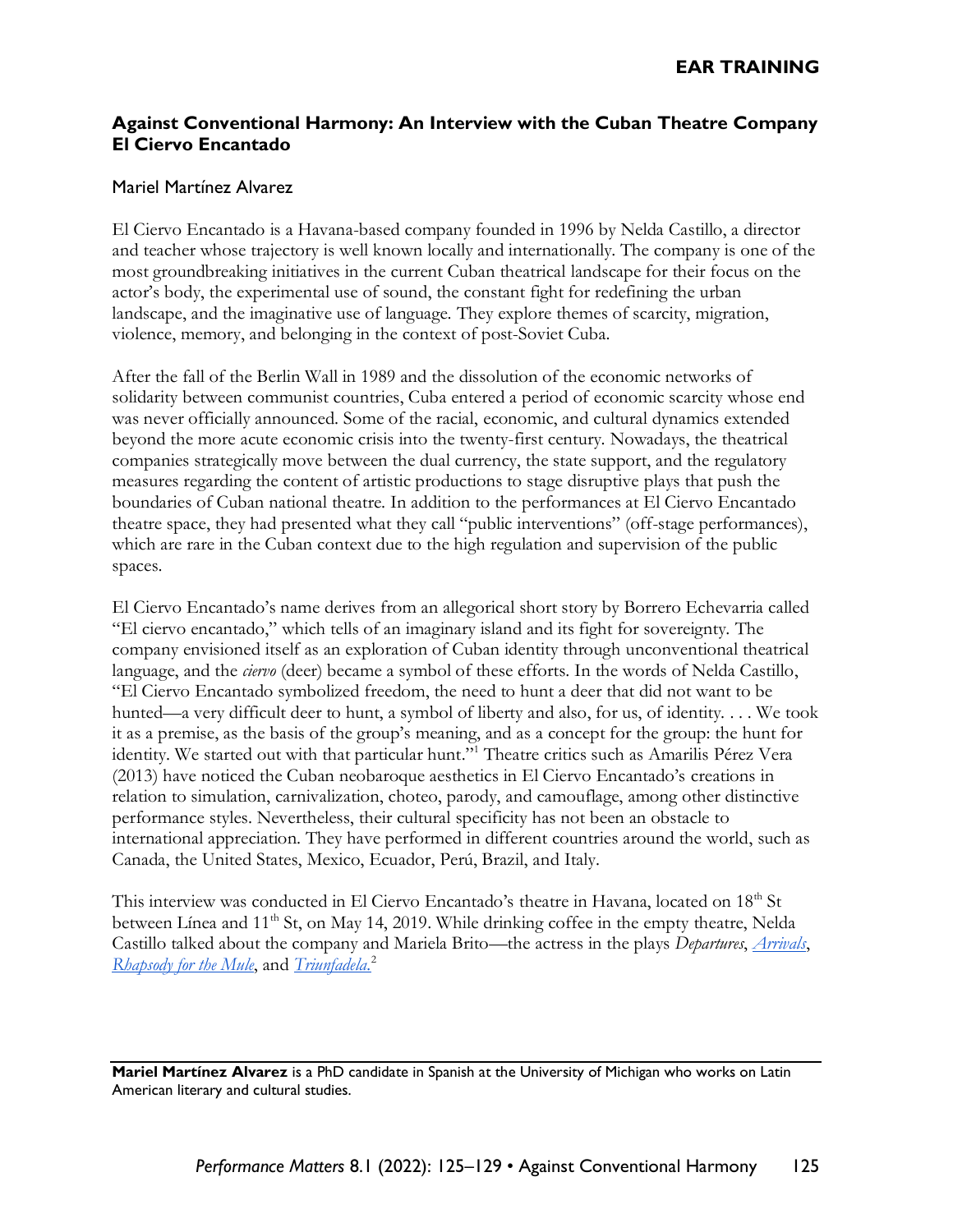**Mariel Martínez.** In El Ciervo Encantado performances, the voice of the actor is central for understanding the meaning of the play. In your opinion, why is the relationship between voice and body on stage so important?

**Nelda Castillo.** In Cuba, we normally train both things separately. One professor teaches you diction and another one teaches you corporal expression. Nevertheless, the voice and the body are essentially the same thing. You cannot train both things separately. It would be like playing the guitar with the strings removed from its wooden body. Every wooden body is different, and it is not possible to separate both things because the body contains our memory. The body is the place where memory dwells. Consequently, the voice links the body with all of that past from which memory is built. It is necessary to abandon those imperatives towards the voice as something that should be "beautiful." We often hear that someone sings "lovely." Those ideas do not promote artistic exploration.

**M. M.** Could you provide a couple of examples where El Ciervo Encantado uses the sound of the voice in relationship with memory?

**N. C.** Yes. El Ciervo Encantado has two plays about migration: *Departures* and *Arrivals*. It is a diptych, and they are both based on testimonies. *Departures* is the first part. In order to create the play, the actress [Mariela Brito] asked her friends, family, and acquaintances: "Why did you leave Cuba?" Later, on the stage, the actress reads the letters with the testimonies of all these people combining them with her own personal story. The testimonies belong to different historical moments of the island. Consequently, the spectator hears about why people from different generations left Cuba, and why they keep leaving. It is very relevant because this memory has been erased and it is somehow lost.

In this play, the actress's delivery is clear and precise. Here, we don't find vocal explorations, nor do we highlight the theatrical dimension of the voice, no. Her voice is sober, very precise, and charged with meaning more by what is not said than by what is.

*Arrivals* is the second part. Again, to create the play, we contacted our friends living outside the island and we asked them to send us a recording of their voice listing the things they bring to Cuba each time they return. All intellectual, socioeconomic distinctions are erased in the moment of preparing the suitcase. All the Cubans that return are united at this moment.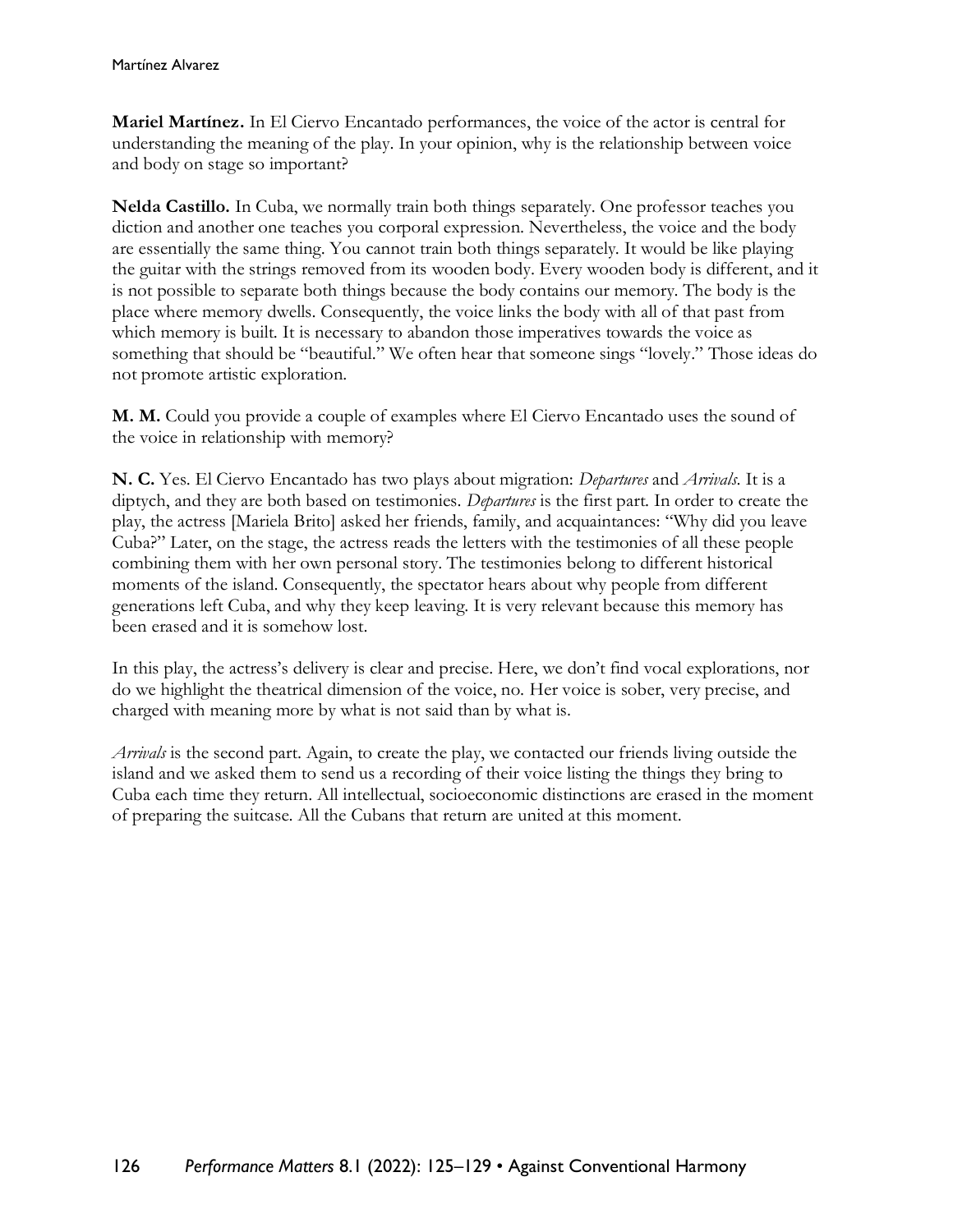

*Arrivals* performance. Image reproduced with permission of Cubanet.

**M. M.** In this play, we see the actress packing on stage while we hear the recordings. By the end, the audios are superposed. Would you say that that acoustic superposition is related to this commonality?

**N. C.** Yes, to this commonality, to this community, they are united in this same voice that is saying what they need to bring to the island. Although the lists are very personal. Let me tell you an anecdote about this. One of our friends was delayed in sending his recording. He was travelling, he had problems, and he couldn't send it. He only sent the written text and we said, "Ok, we'll include it." First, I read it as if it were my list, and it sounded so bad, fake, it didn't belong to me at all. Even though we had similar items on the list, it was something strange for me. Then we tried with an actor. It didn't work. Then, somebody else. It was impossible. We contacted our friend and told him, "Look, we are not going to include your list in our play." Finally, he sent the recording with his own voice. And through this recording you can hear how he is defending his items; you can notice the deep connection he has with his own list. Because when people return, they all have a list, and they all defend it.

**M. M.** The voice and its singularity in *Arrivals* seem like a contrast with *Rapsodia para el Mulo*, a performance where you only have one sentence towards the end of the play.

**N. C.** Only one sentence: "Y por fin Cuba en qué paró?" People living outside the island sometimes wonder, so, after all, how did Cuba end up? Nevertheless, when this question is coming from the mule, you realize that he is absolutely disconnected from the right to exist as a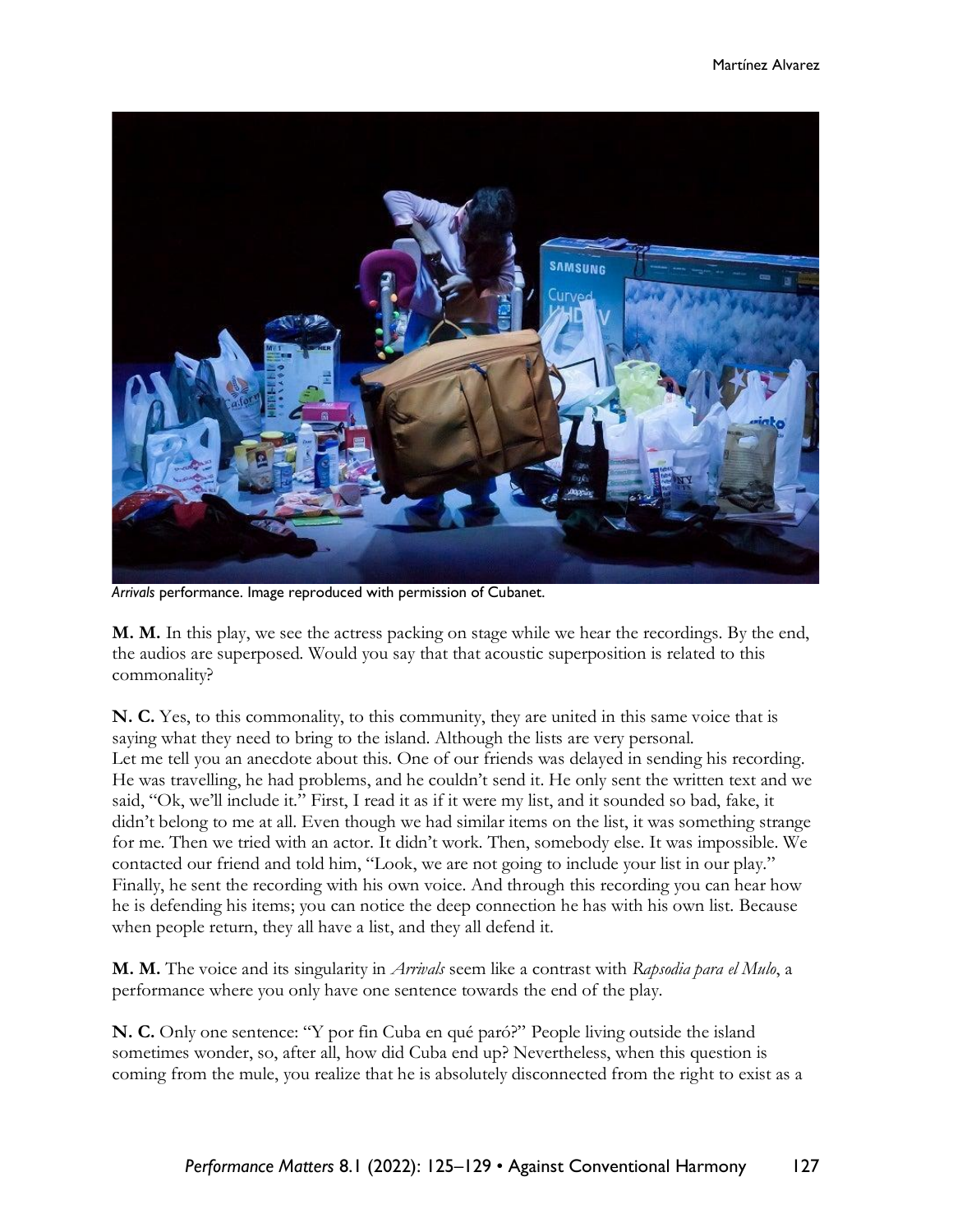Cuban. He is marginalized, he is far from reality, he is an animal. It is as if he were no longer human, fully human, and, of course, no longer a Cuban.

**M. M.** It is very different from *Triunfadela*, where the main character keeps producing these enthusiastic rhythms: "¡Pam-param-param Pam Pám Pam! ¡Pam-param-param Pam Pam Pám!" sometimes without articulating words.

**N. C.** That is the Cuban press from the seventies to the present. Those rhythms, those tones which are very triumphal. Everything is fine, everyone is united, the future, the production, the young people, the hope, etc. That's why this performance is entitled "Triunfadela": it refers to the triumphal city, the triumphal space.

Nevertheless, these tones are produced by a character that is crazy. He is dressed in rags, with a spoon in his nose. He carries his own two microphones and his own podium. This character has some echoes from *King Ubú Roi*, Alfred Jarry's play, where the discourse of power is a grandiloquent and pompous discourse. Our character is completely alienated since reality follows one path and the press follows the other.

**M. M.** For your company, what is the difference between sound and noise?

**N. C.** I think that you cannot say that noise is something inharmonic and, consequently, something that is not beautiful, and something that can bother you. If you can create meaningful relations between the noise and what is happening on stage, that noise can have a sense, a meaning, and it can even be harmonic and beautiful. I think the sounds don't need to be beautiful, pleasant, nice. Sounds shouldn't be correct and proper. It is necessary to discover all the possibilities of sound since they have unusual and mysterious potentials.

I think theatre, that theatre which is able to create, needs to be in a state of discovering and not in a state of searching. When you search, you are looking for something you already know, and you are following paths that will lead you to those things you are searching for. But these paths do not lead to discovery.

Theatre needs to be in a state of openness. We need to have our senses open. We need to stop searching for what is beautiful, what is proper, what is "harmonic." We need to be in a state of discovering and not of searching. That is the place where what is new appears. Maybe the public will find this unpleasant because it is something they don't know, but this is the way in which the unknown can emerge until it becomes necessary.

**M. M.** I often think about El Ciervo Encantado with the world incalculable.

**N. C.** Yes, you must be available for what you don't know, for what is not calculable. Because if you are searching, you are calculating, but if you are discovering, then the incalculable can appear.

El Ciervo Encantado blurs the distinctions between harmony and dissonances, sound and noise, speech, and silence. It allows for an exploration of issues of ownership, belonging, memory, and resistance. Moreover, these aesthetic ruptures allow the emergence of belonging and commonality in a society profoundly marked by discourses of national unity and homogenization.